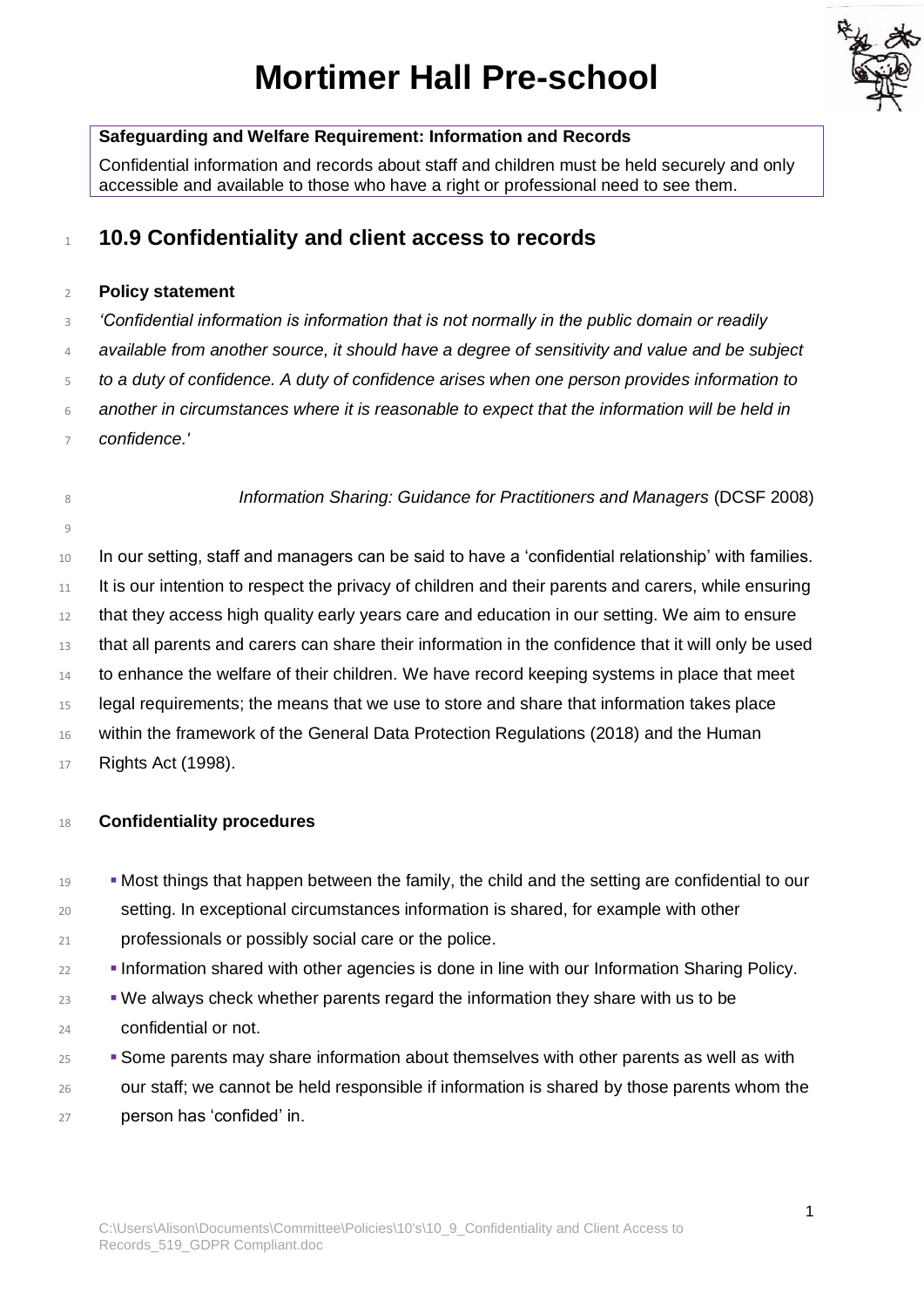**■** Information shared between parents in a discussion or training group is usually bound by a shared agreement that the information is confidential to the group and not discussed 30 outside of it. We are not responsible should that confidentiality be breached by participants.  $\blacksquare$  We inform parents when we need to record confidential information beyond the general personal information we keep (see our Children's Records Policy) - for example with regard to any injuries, concerns or changes in relation to the child or the family, any discussions 34 with parents on sensitive matters, any records we are obliged to keep regarding action taken in respect of child protection and any contact and correspondence with external agencies in relation to their child.

- **BEEP THE WE KEEP ALL RECORDS SECURELY (SEE OUR Children's Records Policy).**
- <sup>38</sup> Most information is kept in a manual file. However, our staff may use a computer to type 39 reports, or letters.
- <sup>40</sup> Our staff discuss children's general progress and well being together in meetings, but more 41 sensitive information is restricted to our supervisor and the child's key person, and is 42 shared with other staff on a need to know basis.
- <sup>43</sup> We do not discuss children with staff who are not involved in the child's care, nor with other 44 **parents or anyone else outside of the setting.**
- <sup>45</sup> Our discussions with other professionals take place within a professional framework and 46 not on an informal or ad-hoc basis.
- $47$   $\bullet$  Where third parties share information about an individual our practitioners and managers
- 48 check if it is confidential, both in terms of the party sharing the information and of the 49 person whom the information concerns.
- 50 **Client access to records procedures**
- 51 Parents may request access to any confidential records we hold on their child and family 52 following the procedure below:
- <sup>53</sup>  **The parent is the 'subject' of the file in the case where a child is too young to give 'informed** 54 consent' and has a right to see information that our setting has compiled on them.
- <sub>55</sub>  **Any request to see the child's personal file by a parent or person with parental responsibility** 56 must be made in writing to the setting leader or supervisor.
- <sup>57</sup> We acknowledge the request in writing, informing the parent that an arrangement will be 58 made for him/her to see the file contents, subject to third party consent.
- 59 Our written acknowledgement allows one month for the file to be made ready and available.
- 60 We will be able to extend this by a further two months where requests are complex or
- 61 numerous. If this is the case, we will inform you within one month of the receipt of the
- 62 request and explain why the extension is necessary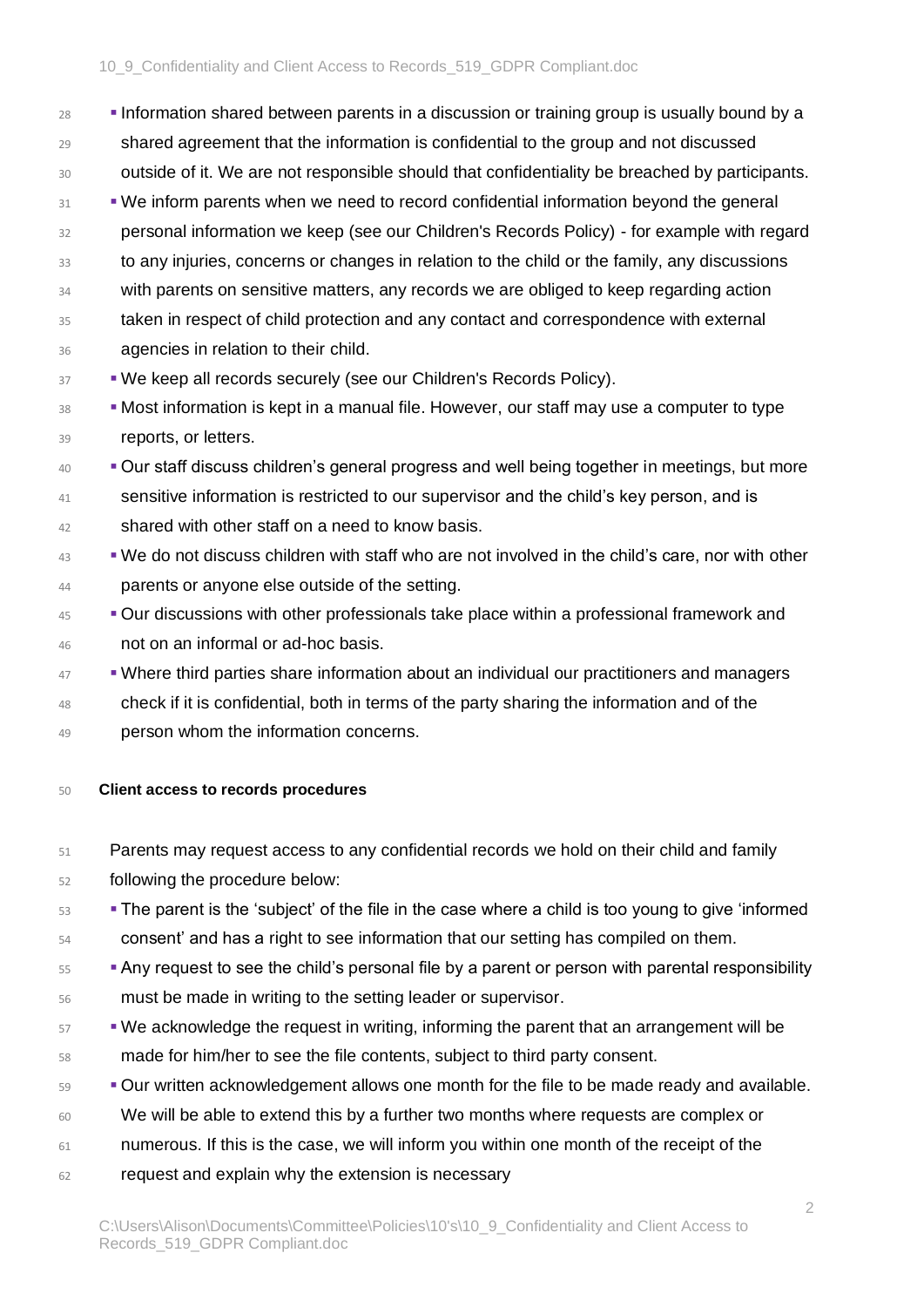- $63$   $\bullet$  A fee may be charged for repeated requests, or where a request requires excessive 64 administration to fulfil.
- $65$  **EXEC WRITE 2015 I** Our written acknowledgement allows 40 working days for the file to be made ready.
- 66 A fee of may be charged to the parent.

 $67$  **•** Our supervisor informs the Chair and legal advice may be sought before sharing a file.

- 68 Our Supervisor goes through the file with the Chair and ensures that all documents have 69 been filed correctly, that entries are in date order and that there are no missing pages.
- 70 They note any information, entry or correspondence or other document which mentions a 71 third party.
- <sup>72</sup> We write to each of those individuals explaining that the subject has requested sight of the 73 file, which contains a reference to them, stating what this is.
- $74$   $\blacksquare$  They are asked to reply in writing to our manager giving or refusing consent for disclosure 75 of that material.
- $76$   $\blacksquare$  We keep copies of these letters and their replies on the child's file.
- <sup>77</sup> **•** 'Third parties' include each family member noted on the file; so where there are separate 78 entries pertaining to each parent, step parent, grandparent etc, we write to each of them 79 to request third party consent.
- 80 Third parties also include workers from any other agency, including children's social care 81 and the health authority for example. Agencies will normally refuse consent to share 82 information, preferring instead for the parent to be redirected to those agencies for a 83 request to see their file held by that agency.
- 84 Members of our staff should also be written to, but we reserve the right under the 85 legislation to override a refusal for consent or to just delete the name of the staff member 86 and not the information. We may grant refusal if the member of staff has provided 87 information that could be considered 'sensitive' and the staff member may be in danger if 88 that information is disclosed; or if that information is the basis of a police investigation. 89 However, if the information is not sensitive, then it is not in our interest to withhold that 90 information from a parent. In each case this should be discussed with members of staff 91 **and decisions recorded.**
- $92$   $\blacksquare$  When we have received all the consents/refusals our Supervisor takes a photocopy of the 93 complete file. On the copy of the file, our Supervisor removes any information that a third 94 party has refused consent for us to disclose and blank out any references to the third 95 party, and any information they have added to the file, using a thick marker pen.
- **Example 36 The copy file is then checked by the Chair and legal advisors to verify that the file has** 97 been prepared appropriately.
- 98 What remains is the information recorded by the setting, detailing the work initiated and 99 followed by them in relation to confidential matters. This is called the 'clean copy'.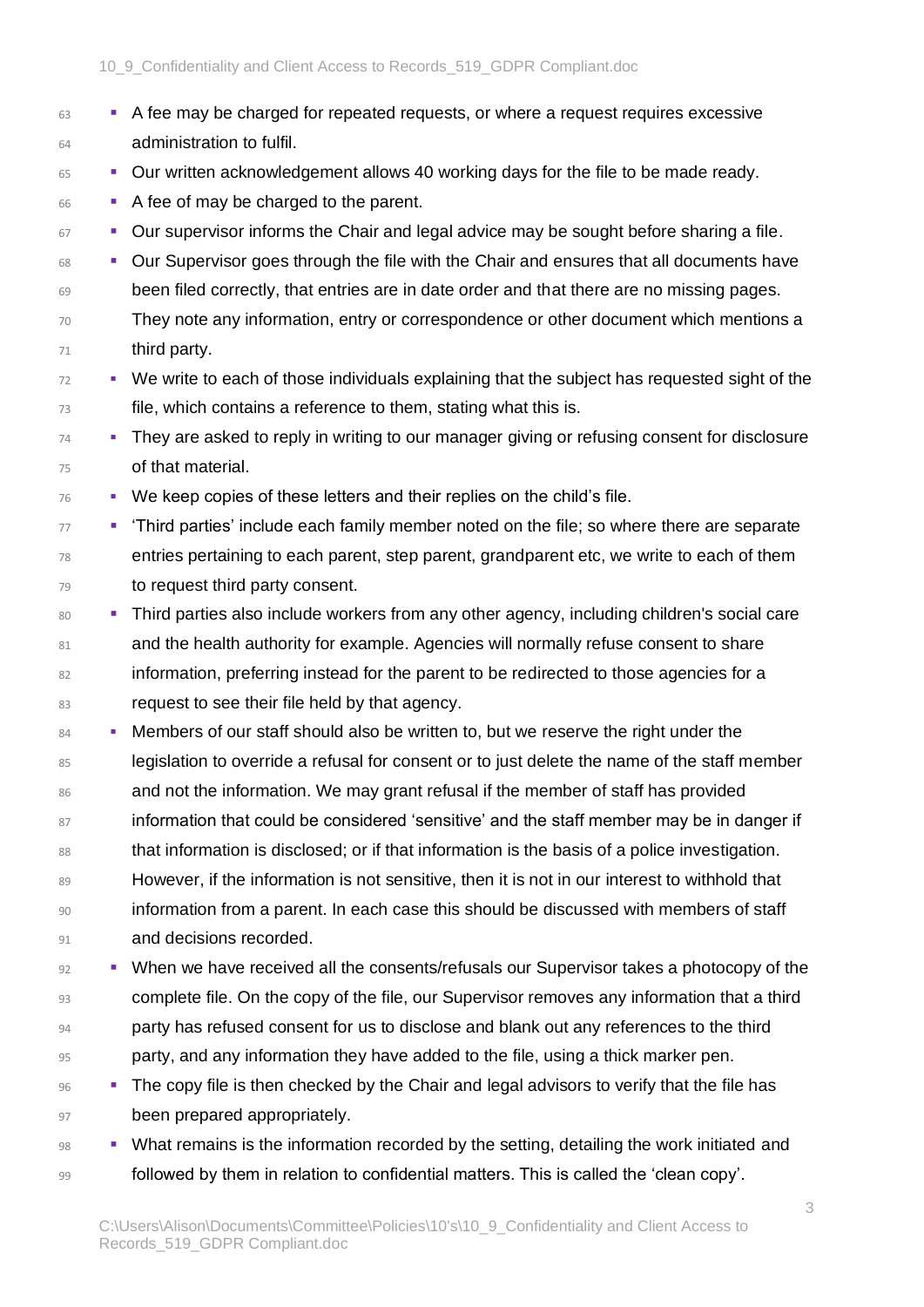- We photocopy the 'clean copy' again and collate it for the parent to see.
- **•** Our supervisor informs the parent that the file is now ready and invite[s] him/ her to make an appointment to view it.
- **Our Supervisor and their line manager meet with the parent to go through the file,**  explaining the process as well as what the content of the file records about the child and the work that has been done. Only the person(s) with parental responsibility can attend that meeting, or the parent's legal representative or interpreter.
- **The parent may take a copy of the prepared file away; but, to ensure it is properly** explained to and understood by the parent, we never hand it over without discussion.
- **•** It is an offence to remove material that is controversial or to rewrite records to make them more acceptable. Our recording procedures and guidelines ensure that the material reflects an accurate and non-judgemental account of the work we have done with the family.
- <sup>113</sup> **If a parent feels aggrieved about any entry in the file, or the resulting outcome, then we** 114 refer the parent to our complaints procedure.
- <sup>115</sup>  **The law requires that the information we hold must be held for a legitimate reason and**  must be accurate. If a parent says that the information we hold is inaccurate, then the **parent has a right to request for it to be changed. However, this only pertains to factual**  inaccuracies. Where the disputed entry is a matter of opinion, professional judgement, or represents a different view of the matter than that held by the parent, we retain the right not to change that entry, but we can record the parent's view of the matter. In most cases, we would have given a parent the opportunity at the time to state their side of the matter, and it would have been recorded there and then.
- **•** If there are any controversial aspects of the content of a child's file, we must seek legal 124 advice. This might be where there is a court case between parents, where social care or the police may be considering legal action, or where a case has already completed and an appeal process is underway.
- **•** We never 'under-record' for fear of the parent seeing, nor do we make 'personal notes' elsewhere.
- Telephone advice regarding general queries may be made to The Information Commissioner's
- 130 Office Helpline 0303 123 1113.
- 131 All the undertakings above are subject to the paramount commitment of [our/my] setting, which
- is to the safety and well-being of the child. Please see also our policy on Safeguarding
- Children and Child Protection.

## **Legal framework**